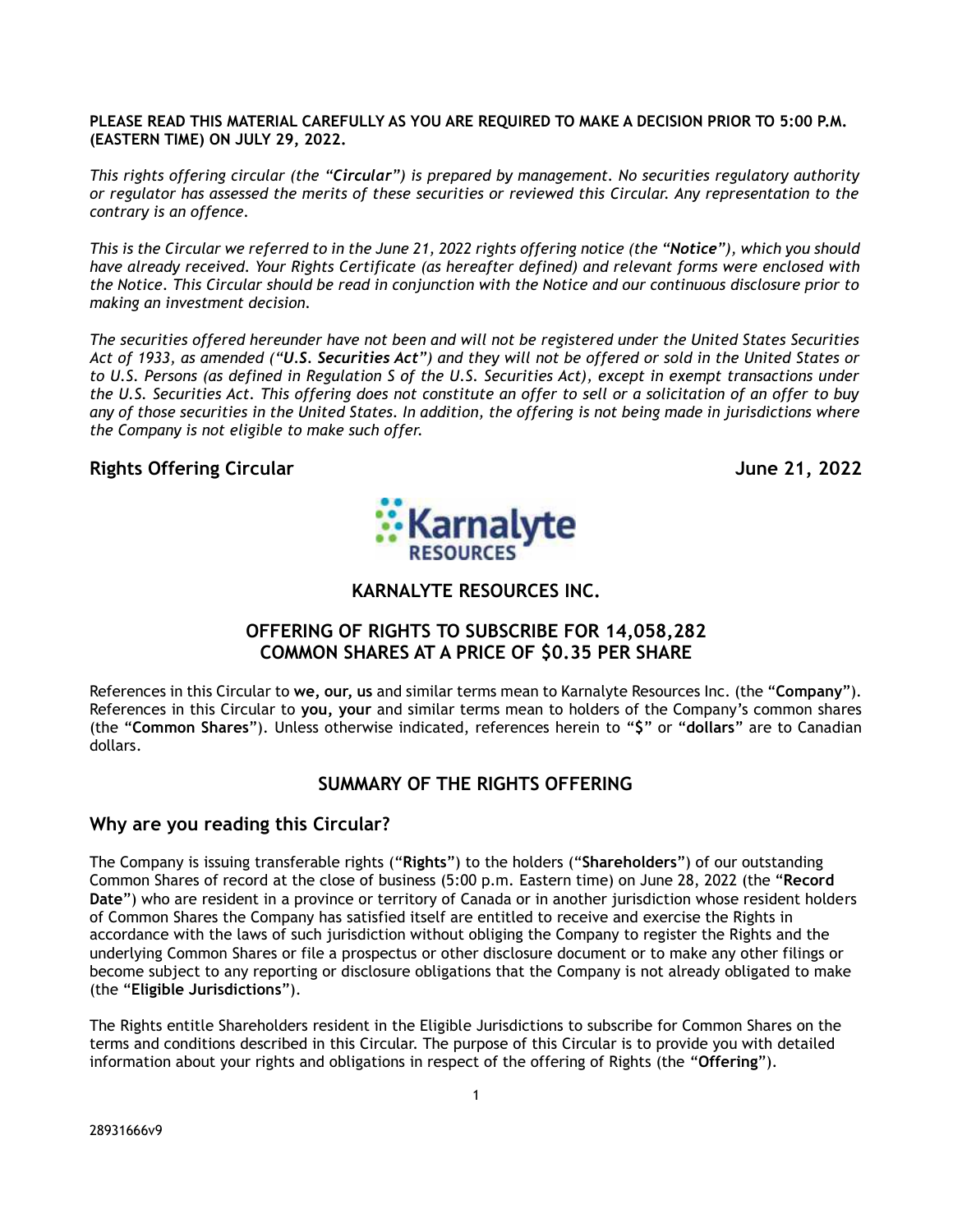This Circular should be read in conjunction with the Notice which you should have already received by mail.

Inquiries relating to this Offering should be directed to Olympia Trust Company (the "**Rights Agent**") by email (cssinquiries@olympiatrust.com) or telephone (+1-587-774-2340 or 1-833-684-1546 (North America toll free)).

# **What is being offered?**

The Company will issue one (1) Right for each one (1) Common Share held on the Record Date by each Shareholder resident in an Eligible Jurisdiction (an "**Eligible Shareholder**"). An aggregate of 42,174,847 Rights are being issued by the Company to purchase up to an aggregate of 14,058,282 Common Shares.

Rights issued to registered Eligible Shareholders will be evidenced by transferable rights certificates in registered form (each, a "**Rights Certificate**"). Rights issued to beneficial Eligible Shareholders will be evidenced by a confirmation from such Eligible Shareholders' respective CDS Participant (as hereafter defined) in accordance with the practices and procedures of such CDS Participant in the book-based system administered by CDS Clearing and Depository Services Inc. ("**CDS**").

## **Who is eligible to receive and exercise rights?**

The Rights will be issued only to registered and beneficial Eligible Shareholders. Shareholders will be presumed to be resident in the place of their registered address, unless the contrary is shown to our satisfaction. Neither the Notice nor this Circular is to be construed as an offering of the Rights, nor are the Common Shares issuable upon exercise of the Rights offered for sale in any jurisdiction outside of Eligible Jurisdictions or to Shareholders ("**Ineligible Shareholders**") who are residents of any jurisdiction other than the Eligible Jurisdictions (the "**Ineligible Jurisdictions**"). Instead, Ineligible Shareholders will be sent a letter advising them that their Rights will be held by the Rights Agent, located at 4000, 520 3<sup>rd</sup> Ave SW, Calgary, Alberta T2P 0R3 (the "**Subscription Office**"), who will hold such rights as agent for the benefit of all such Ineligible Shareholders. The letter will also describe the conditions that must be met, and the procedures that must be followed, in order for an Ineligible Shareholder to participate in the Offering.

# **What does one right entitle you to receive?**

You are entitled to subscribe for one (1) Common Share for every three Rights held upon payment of the Subscription Price (the "**Basic Subscription Privilege**") on or before the Expiry Time on the Expiry Date.

If you exercise your Basic Subscription Privilege in full, then you will also be entitled to subscribe, *pro rata*, for Common Shares (the "**Additional Common Shares**") not otherwise purchased, if any, pursuant to the Basic Subscription Privilege (the "**Additional Subscription Privilege**").

# **What is the Subscription Price?**

The subscription price is \$0.35 per Common Share (the "**Subscription Price**")

A holder of Rights must pay the Subscription Price to the Rights Agent or to their CDS Participant, in accordance with the terms and conditions set forth in this Circular, in order to exercise the Rights and purchase Common Shares.

# **When does the offer expire?**

The Offering will expire at 5:00 p.m. (Eastern time) (the "**Expiry Time**") on July 29, 2022 (the "**Expiry Date**").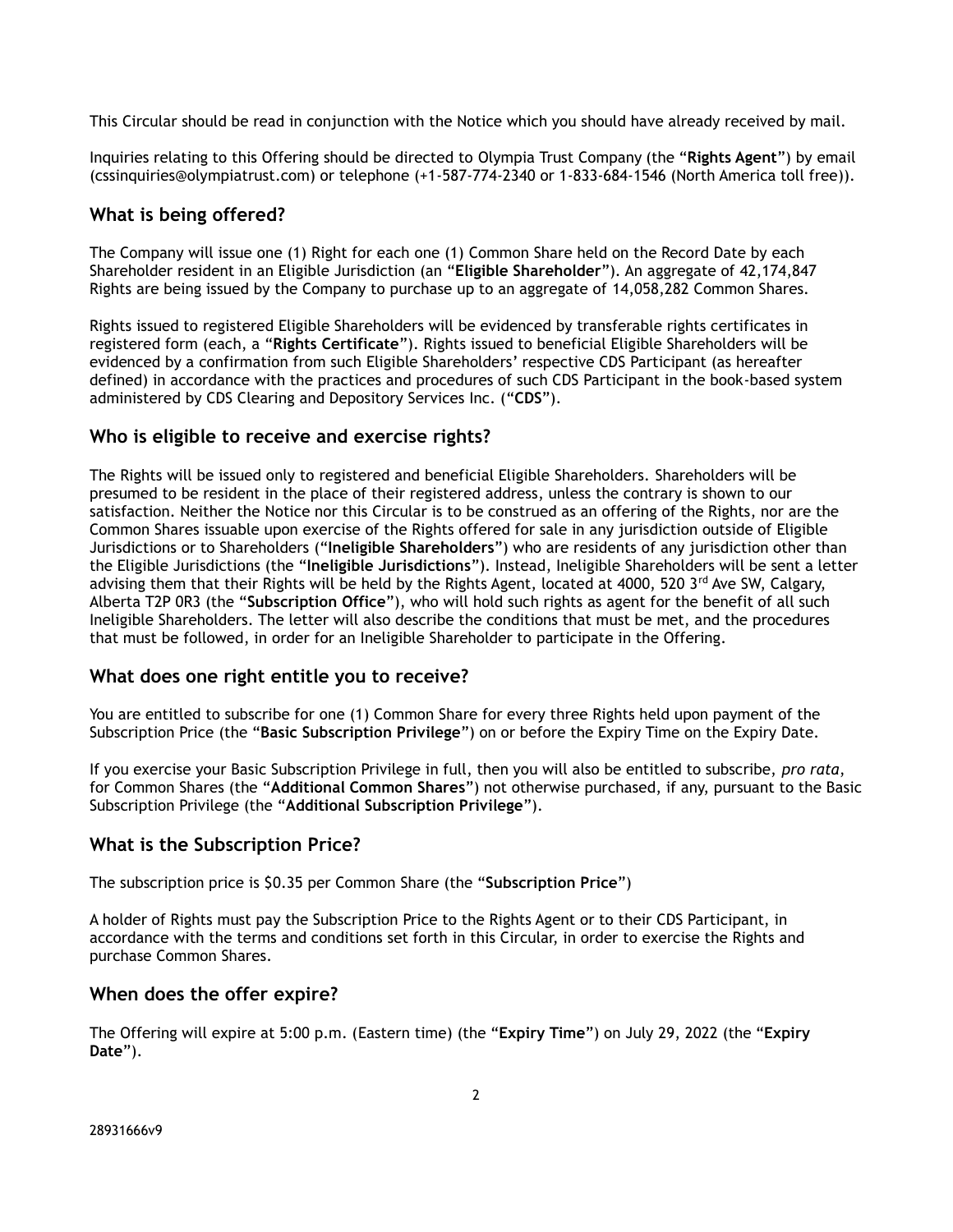To subscribe for Common Shares, a properly completed Rights Certificate, election and payment for the Common Shares must be delivered to the offices of the Rights Agent at 4000, 520 3<sup>rd</sup> Ave SW, Calgary, Alberta T2P 0R3 Attn.: Corporate & Shareholder Services before the Expiry Time on the Expiry Date.

The Rights Agent may be contacted by email (cssinquiries@olympiatrust.com) or telephone (+1-587-774-2340 or 1-833-684-1546 (North America toll free)).

## **What are the significant attributes of the rights issued under the rights offering and the securities to be issued upon the exercise of the rights?**

The Rights are transferable securities that entitle their holders to subscribe for Common Shares on the terms described in this Circular. We are authorized to issue an unlimited number of Common Shares, of which 42,174,847 are issued and outstanding as at the date hereof. Holders of Common Shares are entitled to dividends if, as and when declared by our directors, to one vote per share at meetings of our Shareholders and, upon liquidation, to receive such assets of the Company as are distributable to the holders of the Common Shares.

### **What are the minimum and maximum number or amount of Common Shares that may be issued under the rights offering?**

The Offering is not subject to a minimum subscription. The maximum number of Common Shares that may be issued pursuant to the Offering is 14,058,282.

## **Where will the rights and the securities issuable upon the exercise of the rights be listed for trading?**

The Common Shares are listed on the Toronto Stock Exchange (the "**TSX**") under the trading symbol "KRN".

The Rights will trade on the TSX under the trading symbol "KRN.RT" until 12:00 noon (Eastern time) on July 29, 2022.

# **FORWARD-LOOKING STATEMENTS**

Certain statements in this Circular may constitute "forward-looking" statements which involve known and unknown risks, uncertainties and other factors which may cause the actual results, performance or achievements of the Company, or industry results, to be materially different from any future results, performance or achievements expressed or implied by such forward-looking statements. Forward-looking information is often, but not always, identified by the use of words such as "anticipate", "believe", "could", "estimate", "expect", "plan", "intend", "forecast", "future", "guidance", "may", "predict", "project", "should", "strategy", "target", "will" or the negative or similar words or phrases suggesting future outcomes or language suggesting an outlook.

Forward-looking statements involve significant risks and uncertainties. Such statements should not be read as guarantees of future performance or results, and will not necessarily be accurate indications of whether or not such results will be achieved. Such forward-looking statements and information include, but are not limited to, statements or information with respect to: the exploration and development of the Company's mineral properties; the Company's future business and strategies; requirements for additional capital and future financing; estimation of mineral resources and mineral reserves; estimated future working capital, funds available, and uses of funds, and future capital expenditures, exploration expenditures and other expenses for specific operations.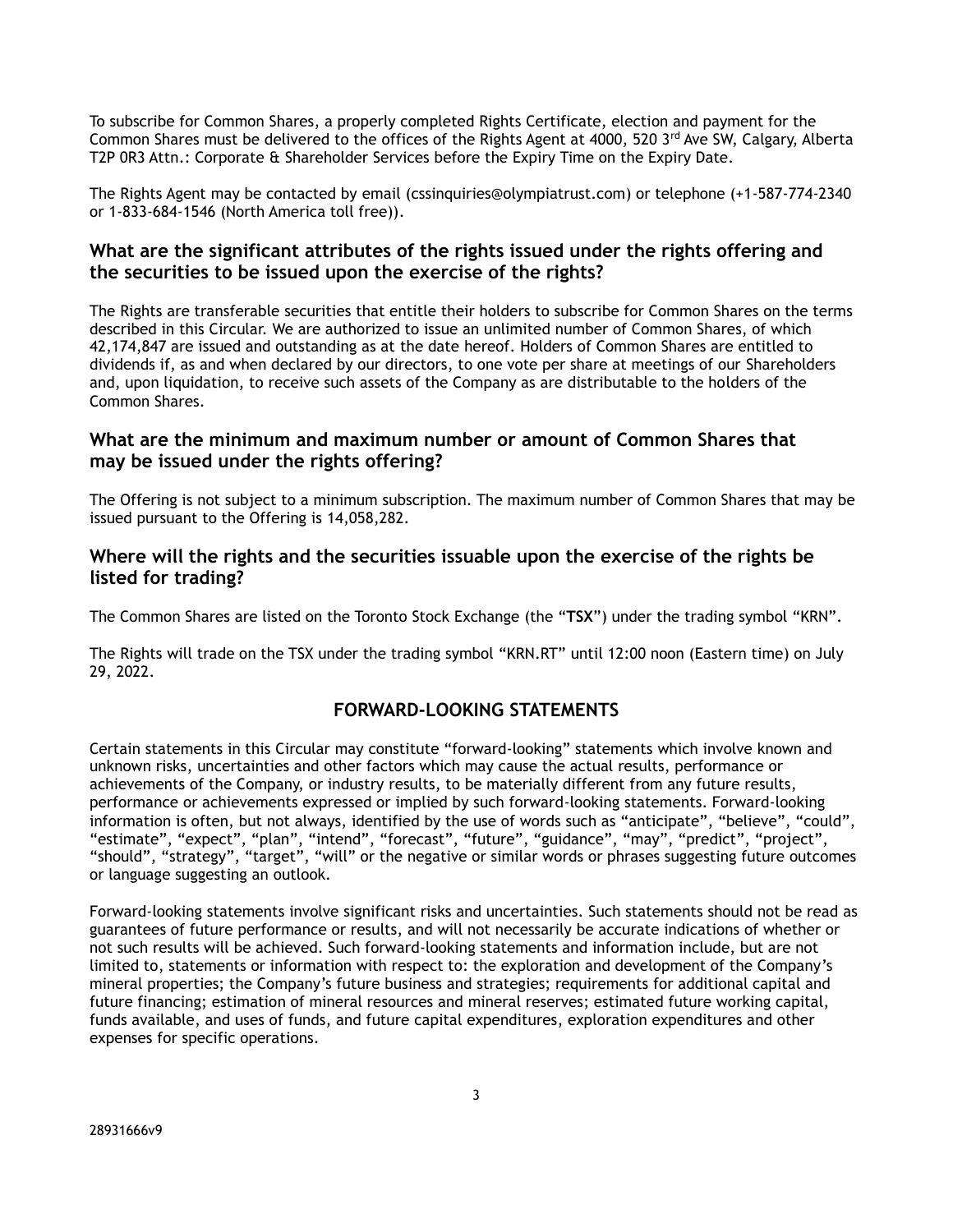Although the Company's management believes that the assumptions made and the expectations represented by such statement or information are reasonable, there can be no assurance that a forward-looking statement or information referenced herein will prove to be accurate. Forward-looking statements are based on the opinions and estimates of management at the date the statements are made, and are subject to a variety of risks and uncertainties and other factors that could cause actual events or results to differ materially from those anticipated in the forward-looking statements. Factors that could cause actual results to differ materially from those in forward-looking statements include, but are not limited to, exploration, development and operation risks related to the Company's projects; the ability to secure adequate financing to implement the Company's strategic and development objectives; the successful execution of the Company's project plans; the uncertainty regarding the estimation of mineral resources and mineral reserves; the lack of current revenues and uncertainty about future revenues; the risks associated with the limited operating history of the Company; environmental and regulatory risks; competition; and currency exchange rate fluctuations.

Forward-looking statements in this Circular include, without limitation, statements with respect to: the estimated costs of the Offering; the net proceeds to be available upon completion of the Offering; our working capital requirements over the next eighteen months; and the use of proceeds from the Offering.

# **USE OF AVAILABLE FUNDS**

## **What will our available funds be upon the closing of the rights offering?**

| The Company estimates that it will have the following funds available after giving effect to the Offering: |
|------------------------------------------------------------------------------------------------------------|
|                                                                                                            |

|   |                                          | Assuming        | Assuming        | Assuming        | Assuming        |
|---|------------------------------------------|-----------------|-----------------|-----------------|-----------------|
|   |                                          | 15% of the      | 50% of the      | 75% of the      | 100% of the     |
|   |                                          | <b>Offering</b> | <b>Offering</b> | <b>Offering</b> | <b>Offering</b> |
|   |                                          | (S)             | (Ş)             |                 |                 |
| A | Amount to be raised by the Offering      | 738,059.81      | 2,460,199.35    | 3,690,299.03    | 4,920,398.70    |
| B | Selling commissions and fees             | Nil             | Nil             | Nil             | Nil             |
| C | Estimated offering costs (e.g.<br>legal, | 50,000          | 50,000          | 50,000          | 50,000          |
|   | accounting, audit)                       |                 |                 |                 |                 |
| D | Available funds: $[D = A - (B + C)]$     | 688,059.81      | 2,410,199.35    | 3,640,299.03    | 4,870,398.70    |
| E | Additional sources of funding required   | Nil             | Nil             | Nil             | Nil             |
| F | Working Capital as of March 31, 2022     | 1,010,000       | 1,010,000       | 1,010,000       | 1,010,000       |
| G | Total: $[G = D + E + F]$                 | 1,698,059.81    | 3,420,199.35    | 4,650,299.03    | 5,880,398.70    |

There has been no significant change in the Company's working capital since March 31, 2022.

### **How will we use the available funds?**

The following table provides a detailed breakdown of how the Company will use our available funds, including those received pursuant to the Offering:

| Description of intended use of available<br>funds listed in order of priority | Assuming 15%<br>of the<br><b>Offering</b> | Assuming 50%<br>of the<br><b>Offering</b> | Assuming 75%<br>of the<br><b>Offering</b> | <b>Assuming</b><br>100% of the<br><b>Offering</b> |
|-------------------------------------------------------------------------------|-------------------------------------------|-------------------------------------------|-------------------------------------------|---------------------------------------------------|
| Attract strategic investment to Wynyard<br>Project                            | 46,122.00                                 | 582,883.78                                | 1,812,983.46                              | 1,942,122.00                                      |
| Wynyard Potash Project                                                        | 736,902.00                                | 1,106,702.00                              | 1,106,702.00                              | 1,342,356.35                                      |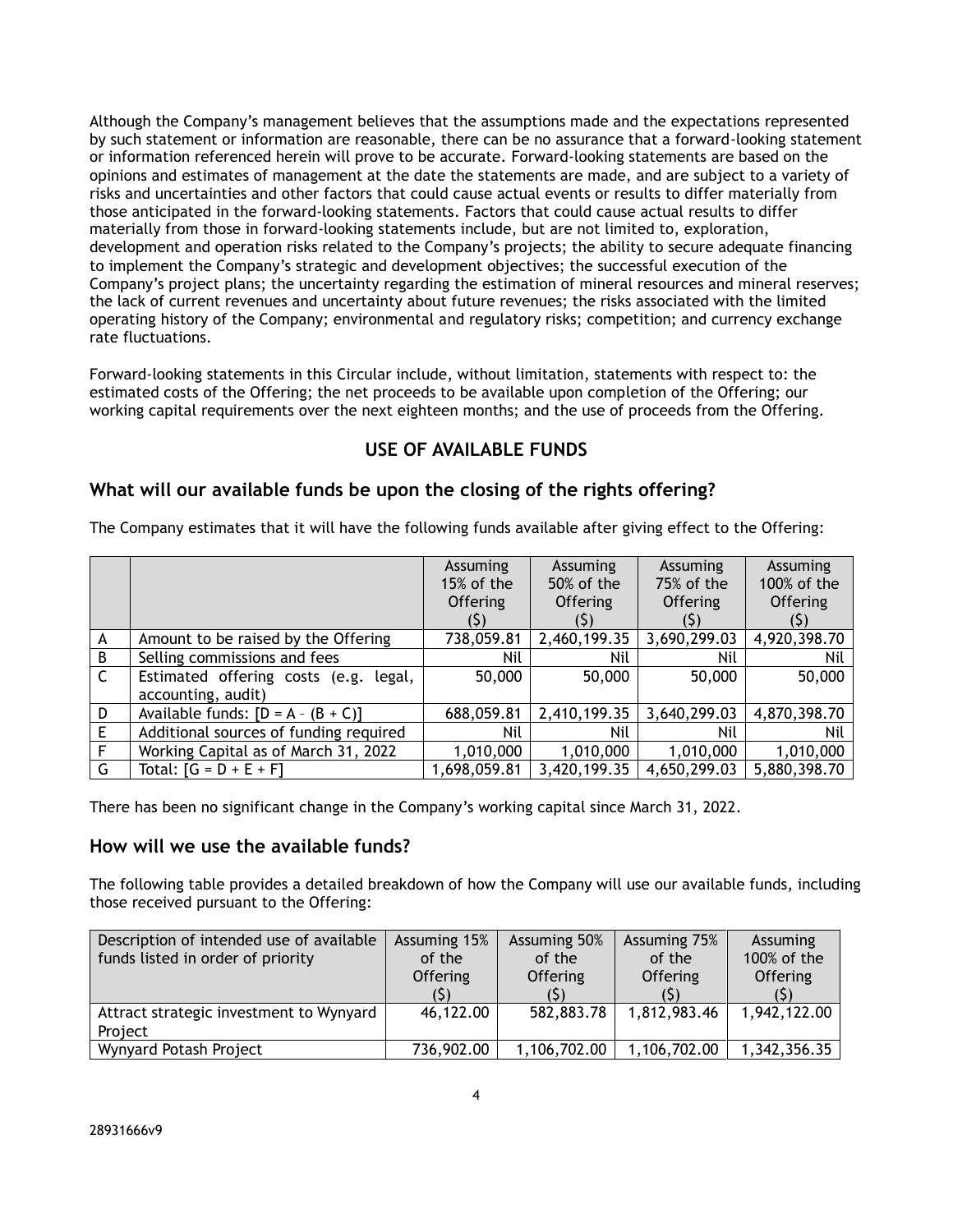| General and Administrative Expenses for |              |              |              |              |
|-----------------------------------------|--------------|--------------|--------------|--------------|
| the next 12 months                      | 915,035.81   | 1.730.613.57 | 1.730.613.57 | 1.730.613.50 |
| General and Administrative Expenses for |              |              |              |              |
| the six months thereafter               | Nil          | Nil          | Nil          | 865,306.79   |
| Total:                                  | 1.698.059.81 | 3,420,199.35 | 4.650.299.03 | 5,880,398.71 |

The Company intends to use a significant portion of the proceeds from the Offering on the Wynyard Potash Project. These expenditures include development work as well as work to attract strategic investment to the project. We intend to spend the available funds as stated. We will reallocate funds only for sound business reasons. The allocation of the net proceeds of the Offering may be adjusted within the stated categories of expenditures above depending on, among other things, timing of availability of consultants, contractors and the availability of project financing. Further, while the Company intends to spend the available funds as set forth above, there may be circumstances where, for sound business reasons, a reallocation of the available funds may be necessary. In any event, the available funds will be used by the Company in furtherance of its business. See *"Forward-Looking Information"* above.

## **How long will the available funds last?**

Based on current plans, development programs and budgeted expenditures, management of the Company anticipates that the Company will have sufficient funds to maintain operations for at least 18 months, assuming 100% of the Offering. See "Risk Factors" in the Company's annual information form for the year ended December 31, 2021. See also *"Forward-Looking Information".*

**There is no assurance that the Company will be able to raise the additional capital necessary to fund its long-term development plans.**

### **INSIDER PARTICIPATION**

### **Will insiders be participating?**

It is anticipated that certain directors, officers or other insiders of the Company will acquire and exercise Rights under the Offering.

**The foregoing reflects the intentions of such insiders (as defined in applicable Canadian securities legislation) as of the date hereof to the extent such intentions are reasonably known to the Company; however, such insiders may alter their intentions before the Expiry Time on the Expiry Date. No assurance can be given that the respective insiders will exercise or not exercise their Rights to acquire Common Shares.**

### **Who are the holders of 10% or more of our securities before and after the rights offering?**

To the knowledge of the directors and executive officers of the Company, there are no persons who currently hold 10% or more of the Common Shares, or would own 10% or more upon completion of the Offering, except as set forth below:

| Name | Holdings as on 21st June, 2022 | <b>Holdings After the Offering</b> |
|------|--------------------------------|------------------------------------|
|      |                                |                                    |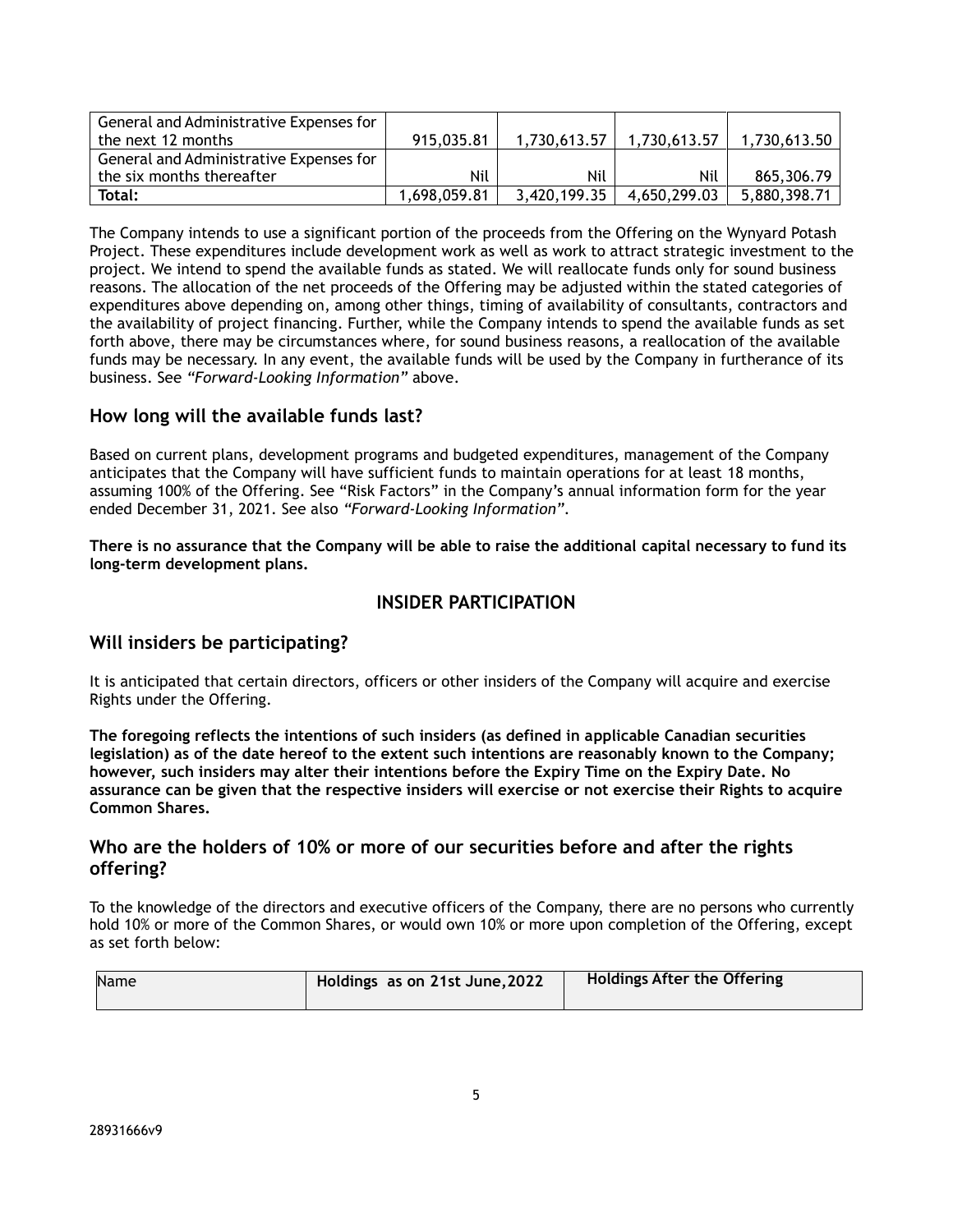| Gujarat State Fertilizers and<br><b>Chemicals Limited</b> | 16,334,558 shares | <b>Assuming GSFC Subscription:</b> |  |  |
|-----------------------------------------------------------|-------------------|------------------------------------|--|--|
|                                                           | or 38.73%         | 16,334,558 to 30,392,840           |  |  |
|                                                           |                   | or 38.73% to 54.05% (1)            |  |  |
|                                                           |                   | Assuming no GSFC Subscription:     |  |  |
|                                                           |                   | 16,334,558                         |  |  |
|                                                           |                   | or 29.05% to 32.16% (2)            |  |  |
|                                                           |                   |                                    |  |  |
|                                                           |                   |                                    |  |  |

- (1) Represents a range consisting of (i) the minimum number of Common Shares that will be held by GSFC assuming that all Shareholders, including GSFC, fully exercise their Basic Subscription Privilege, and (ii) the maximum number of Common Shares that will be held by GSFC if no Shareholders other than GSFC exercise their Basic Subscription Privilege and Additional Subscription Privilege.
- (2) Represents a range consisting of (i) the number of Common Shares the number of Common Shares that will be held by GSFC if Shareholders, other than GSFC, exercise their Basic Subscription Privilege and Additional Subscription Privilege and (ii) the number of Common Shares that will be held by GSFC assuming that all Shareholders, other than GSFC, fully exercise their Basic Subscription Privilege.

# **DILUTION**

#### **If you do not exercise your rights, by how much will your security holdings be diluted?**

If a Shareholder elects not to exercise the Rights, then such Shareholder's proportionate interest in the outstanding Common Shares will be diluted as a result of the exercise of Rights by other Shareholders. If a Shareholder elects to exercise all of its Rights, such Shareholder's proportionate interest in the outstanding Common Shares will not be diluted. If a Shareholder elects to exercise its right to purchase Additional Common Shares, then such Shareholder's proportionate interest in the outstanding Common Shares will increase.

There are 42,174,847 Common Shares issued and outstanding as of the Record Date. If all Shareholders other than you exercise all of their Rights, your percentage ownership of the Common Shares will thereby be diluted by approximately 33.33%.

### **MANAGING DEALER, SOLICITING DEALER AND UNDERWRITING CONFLICTS**

### **Who is the managing dealer/soliciting dealer and what are its fees?**

The Company has not retained any party to solicit subscriptions for Common Shares pursuant to the Offering.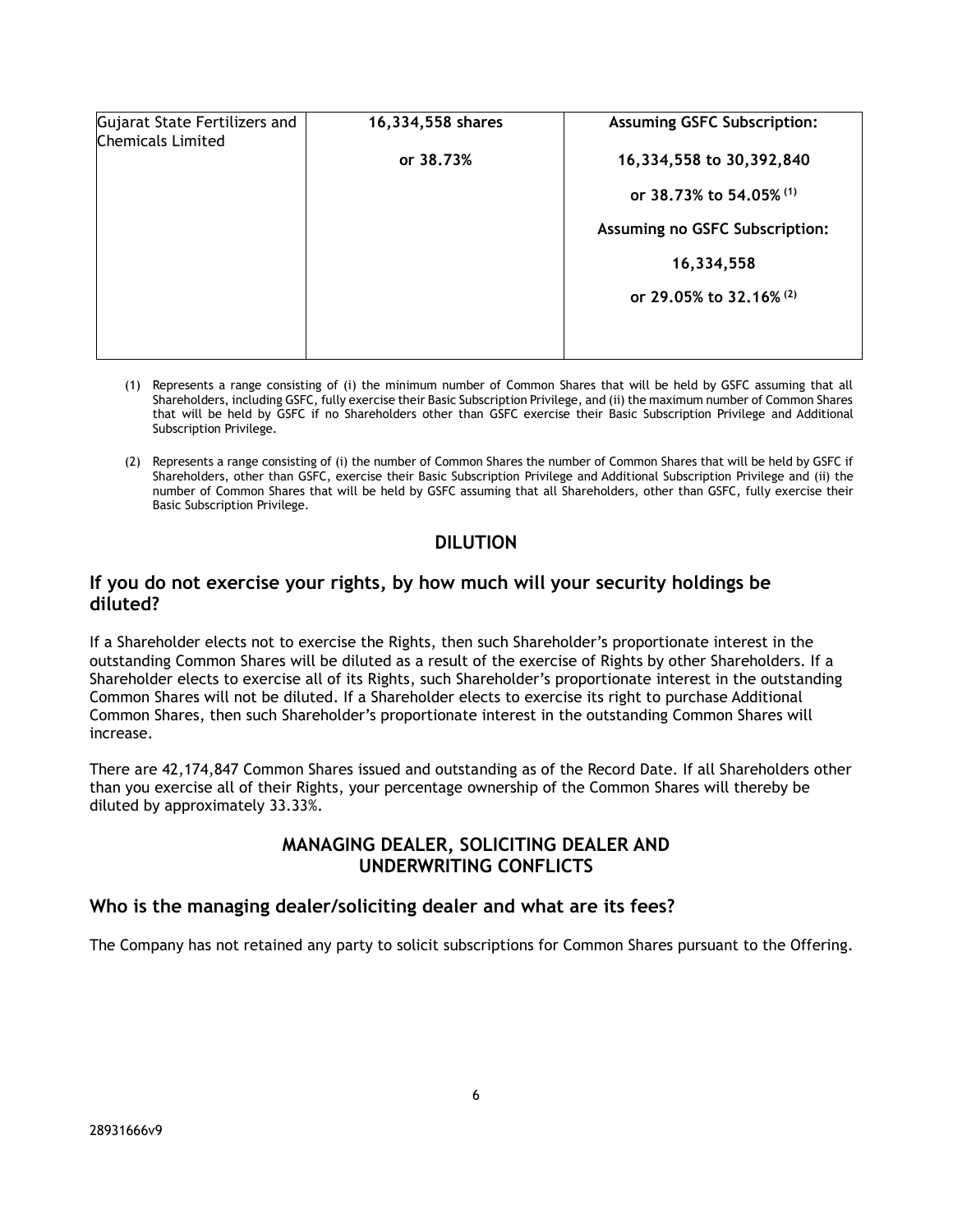### **HOW TO EXERCISE THE RIGHTS**

### **How does a security holder that is a registered holder participate in the rights offering?**

The Notice for the Offering has been sent to Eligible Shareholders. For Common Shares held in registered form, a Rights Certificate evidencing the number of Rights to which an Eligible Shareholder is entitled has been included with the Notice. In order to exercise the Rights represented by the Rights Certificate, a holder of Rights must complete and deliver the Rights Certificate in the manner and upon the terms set out in the Rights Certificate.

Each Rights Certificate indicates the number of Rights to which the Rights Certificate holder is entitled. By completing the appropriate form appearing on the front of the Rights Certificate in accordance with the instructions outlined on the Rights Certificate, a Rights Certificate holder may: (i) subscribe for Common Shares (Form 1); (ii) subscribe for Additional Common Shares (Form 2); (iii) sell or transfer Rights (Form 3); or (iv) divide or combine the Rights Certificate (Form 4).

Rights Certificates will expire and be of no value unless they are returned with a properly completed Form 1, 2, 3 or 4, as the case may be, and accompanied by payment for the Common Shares subscribed for, at the office of the Rights Agent located at the Subscription Office, Attention: Corporate & Shareholder Services, before the Expiry Time on the Expiry Date.

The Subscription Price may be paid by certified cheque, bank draft or money order made payable to "**Olympia Trust Company**" All payments, together with Form 1 and Form 2 duly completed on the Rights Certificate, must be received by the Rights Agent before the Expiry Time on the Expiry Date.

The Rights Agent may be contacted by email (cssinquiries@olympiatrust.com) or telephone (+1-587-774-2340 or 1-833-684-1546 (North America toll free)).

All questions as to the validity, form, eligibility (including time of receipt) and acceptance of any subscriptions will be determined by the Company in its sole discretion, and any determination by the Company will be final and binding. All subscriptions are irrevocable. The Company reserves the absolute right to reject any subscription if it is not in proper form or if the acceptance thereof or the issuance of Common Shares pursuant thereto could be deemed unlawful. The Company also reserves the right to waive any defect in respect of any particular subscription. The Company and the Rights Agent are not, and will not be, obligated to give any notice of any defect or irregularity in any subscription. The Company and the Rights Agent will not be liable for the failure to give any such notice.

### **How does a security holder that is not a registered holder participate in the rights offering?**

For Common Shares held through a securities broker or dealer, bank or trust company or other participant (a "**CDS Participant**") in the book-based system administered by CDS, an Eligible Shareholder may subscribe for Common Shares by instructing the CDS Participant holding the Eligible Shareholder's Rights to elect in accordance with the Eligible Shareholder's instructions and exercise all or a specified number of such Rights and forwarding the Subscription Price for each Common Share subscribed for to such CDS Participant in accordance with the terms of the Offering. An Eligible Shareholder wishing to subscribe for Additional Common Shares pursuant to the Additional Subscription Privilege must forward its request to the CDS Participant that holds the subscriber's Rights prior to the Expiry Time, along with payment for the number of Additional Common Shares requested. Any excess funds will be returned by mail or credited to the Eligible Shareholder's account with its CDS Participant without interest or deduction. Subscriptions for Common Shares made through a CDS Participant will be irrevocable and Eligible Shareholders will be unable to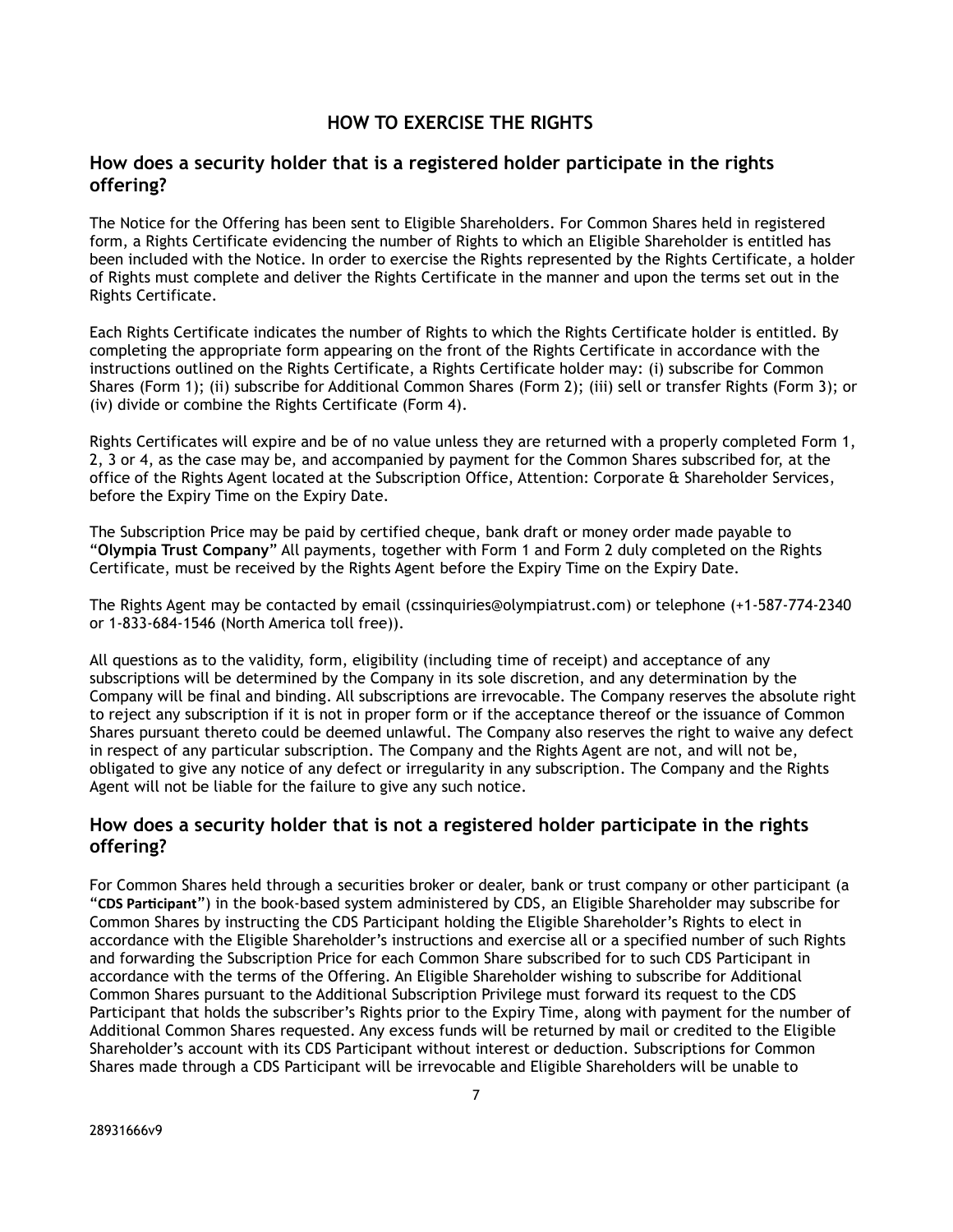withdraw their subscriptions for Common Shares once submitted. CDS Participants may have an earlier deadline for receipt of instructions and payment than the Expiry Time.

Only registered Eligible Shareholders will be provided with Rights Certificates. For all non-registered, beneficial Eligible Shareholders who hold their Common Shares through a CDS Participant in the book-based systems administered by CDS, a global certificate representing the total number of Rights to which all such Eligible Shareholders as at the Record Date are entitled will be issued in registered form to, and deposited with, CDS. The Company expects that each beneficial Eligible Shareholder will receive a confirmation of the number of Rights issued to it from its CDS Participant in accordance with the practices and procedures of that CDS Participant. CDS will be responsible for establishing and maintaining book-entry accounts for CDS Participants holding Rights.

Eligible Shareholders who hold their Common Shares through a CDS Participant must arrange for exercises, purchases or transfers of Rights through their CDS Participant and should contact the CDS Participant to instruct them accordingly. It is anticipated by the Company that each purchaser of Common Shares will receive a customer confirmation of issuance or purchase, as applicable, from the CDS Participant through which such Rights are issued or such Rights or Common Shares are purchased in accordance with the practices and policies of such CDS Participant.

Beneficial Eligible Shareholders may also accept the Offering in the Eligible Jurisdictions by following the procedures for book-based transfer, provided that a confirmation of the book-based transfer of their Rights through CDS' on-line tendering system into the Company's account at CDS, is received by the Company prior to the Expiry Time. The Company has established an account at CDS for the purpose of the Offering. Any financial institution that is a participant in CDS may cause CDS to make a book-based transfer of a holder's Rights into the Company's account in accordance with CDS procedures for such transfer. Delivery of Rights using the CDS book-based transfer system will constitute a valid tender under the Offering.

Beneficial Eligible Shareholders, through their respective CDS Participants, who utilize the CDS on-line system to accept the Offering through a book-based transfer of their Rights into the Company's account with CDS are deemed to have completed a Rights Certificate and therefore such instructions received by the Company are considered as a valid tender in accordance with the terms of the Offering.

The Company will not have any liability for: (i) the records maintained by CDS or CDS Participants relating to the Rights or the book-entry accounts maintained by them; (ii) maintaining, supervising or reviewing any records relating to such Rights; or (iii) any advice or representations made or given by CDS or CDS Participants with respect to the rules and regulations of CDS or any action to be taken by CDS or their CDS Participants.

### **Who is eligible to receive the rights?**

#### *Registered holders of Rights*

The Rights are being offered to Shareholders of the Company resident in Eligible Jurisdictions. Shareholders will be presumed to be resident in the place of their registered address, unless the contrary is shown to the satisfaction of the Company. This Circular is not to be construed as an offering of the Rights, nor are the Common Shares issuable upon exercise of the Rights offered for sale, in any jurisdiction outside the Eligible Jurisdictions or to Shareholders who are residents of any jurisdiction other than the Eligible Jurisdictions.

Ineligible Shareholders who are registered holders of their Common Shares will be sent a letter advising them that their Rights Certificates will be issued to, and held on their behalf by, the Rights Agent and a form of representation letter (the "**Representation Letter**"). The Representation Letter will set out the conditions required to be met, and procedures that must be followed, in order for an Ineligible Shareholder to participate in the Offering.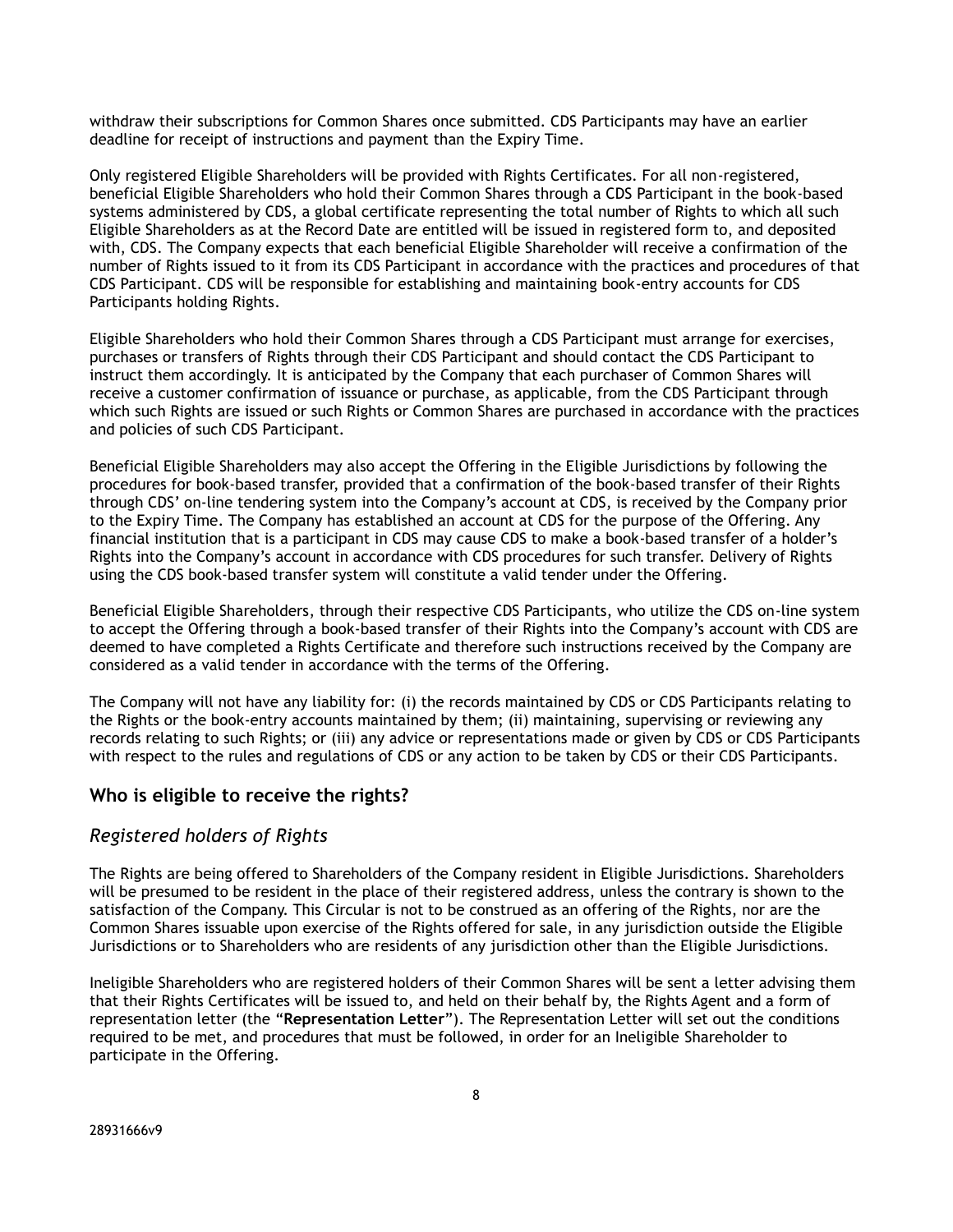Rights Certificates in respect of Rights issued to registered Ineligible Shareholders will be issued to and held by the Rights Agent as agent for the benefit of Ineligible Shareholders. The Rights Agent will hold the Rights until 5:00 p.m. (Eastern time) on July 19, 2022 in order to provide Ineligible Shareholders an opportunity to claim a Rights Certificate by satisfying us that the issue of Common Shares pursuant to the exercise of Rights will not be in violation of the laws of the applicable jurisdiction. Following such date, the Rights Agent, for the account of registered Ineligible Shareholders (including Ineligible Shareholders with an address of record in the United States), will, prior to the Expiry Time, attempt to sell the Rights of such registered Ineligible Shareholders represented by Rights Certificates in the possession of the Rights Agent on such date or dates and at such price or prices as the Rights Agent determines in its sole discretion. No charge will be made for the sale of Rights by the Rights Agent except for a proportionate share of any brokerage commissions incurred by the Rights Agent and the costs of or incurred by the Rights Agent in connection with the sale of the rights. Registered Ineligible Shareholders will not be entitled to instruct the Rights Agent in respect of the price or the time at which the rights are to be sold. The Rights Agent will endeavor to effect sales of Rights on the open market and any proceeds received by the Rights Agent with respect to the sale of Rights net of brokerage fees and costs incurred and, if applicable, the Canadian tax required to be withheld, will be divided on a *pro rata* basis among such registered Ineligible Shareholders and delivered by mailing cheques (in Canadian funds) of the Rights Agent therefor as soon as practicable to such registered Ineligible Shareholders at their addresses recorded on the Company's books. Amounts of less than \$10.00 will not be remitted. The Rights Agent will act in its capacity as agent of the registered Ineligible Shareholders on a best efforts basis only and we and the Rights Agent do not accept responsibility for the price obtained on the sale of, or the inability to sell, the Rights on behalf of any registered Ineligible Shareholder.

The Rights and Common Shares have not been and will not be registered under the U.S. Securities Act and may not be offered or sold in the United States of America or any of its territories or possessions or to U.S. Persons (as defined in Regulation S issued under the U.S. Securities Act), absent an exemption from the registration requirements of the U.S. Securities Act and any applicable state securities laws. Accordingly, subscriptions will not be accepted from any security holder or transferee who is a U.S. Person or resident in the United States of America, its territories or possessions, except pursuant to an available exemption from the registration requirements of the U.S. Securities Act and any applicable state securities laws. Payment of the Subscription Price to the Rights Agent along with the completion of Form 1 on the Rights Certificate will constitute a representation to the Rights Agent, the Company and any CDS Participant that the purchaser of the Common Shares is not a U.S. Person and is not purchasing the Common Shares for the account or benefit of, or for the resale to, any U.S. Person.

### *Beneficial holders of Rights*

CDS Participants receiving Rights on behalf of Ineligible Shareholders will be instructed by CDS not to permit the exercise of such Rights unless the holder has completed a Representation Letter. After July 19, 2022, CDS Participants should attempt to sell the Rights of Ineligible Shareholders for the accounts of such holders and should deliver any proceeds of sale to such holders.

Beneficial owners of Common Shares registered in the name of a resident of an Ineligible Jurisdiction, who are not themselves resident in an Ineligible Jurisdiction, who wish to receive Rights and who believe that their Rights Certificates may have been delivered to the Rights Agent, should contact their broker at the earliest opportunity to request to have their Rights Certificates mailed to them.

The Rights and the Common Shares issuable on the exercise of the Rights have not been qualified for distribution in any Ineligible Jurisdiction and, accordingly, may only be offered, sold, acquired, exercised or transferred in transactions not prohibited by applicable laws in Ineligible Jurisdictions. Notwithstanding the foregoing, persons located in certain Ineligible Jurisdictions may be able to exercise the Rights and purchase Common Shares provided that they furnish the Representation Letter satisfactory to the Company on or before July 19, 2022. The form of Representation Letter will be available from the Company or the Rights Agent upon request. Beneficial owners of Rights or Common Shares should contact their broker to obtain the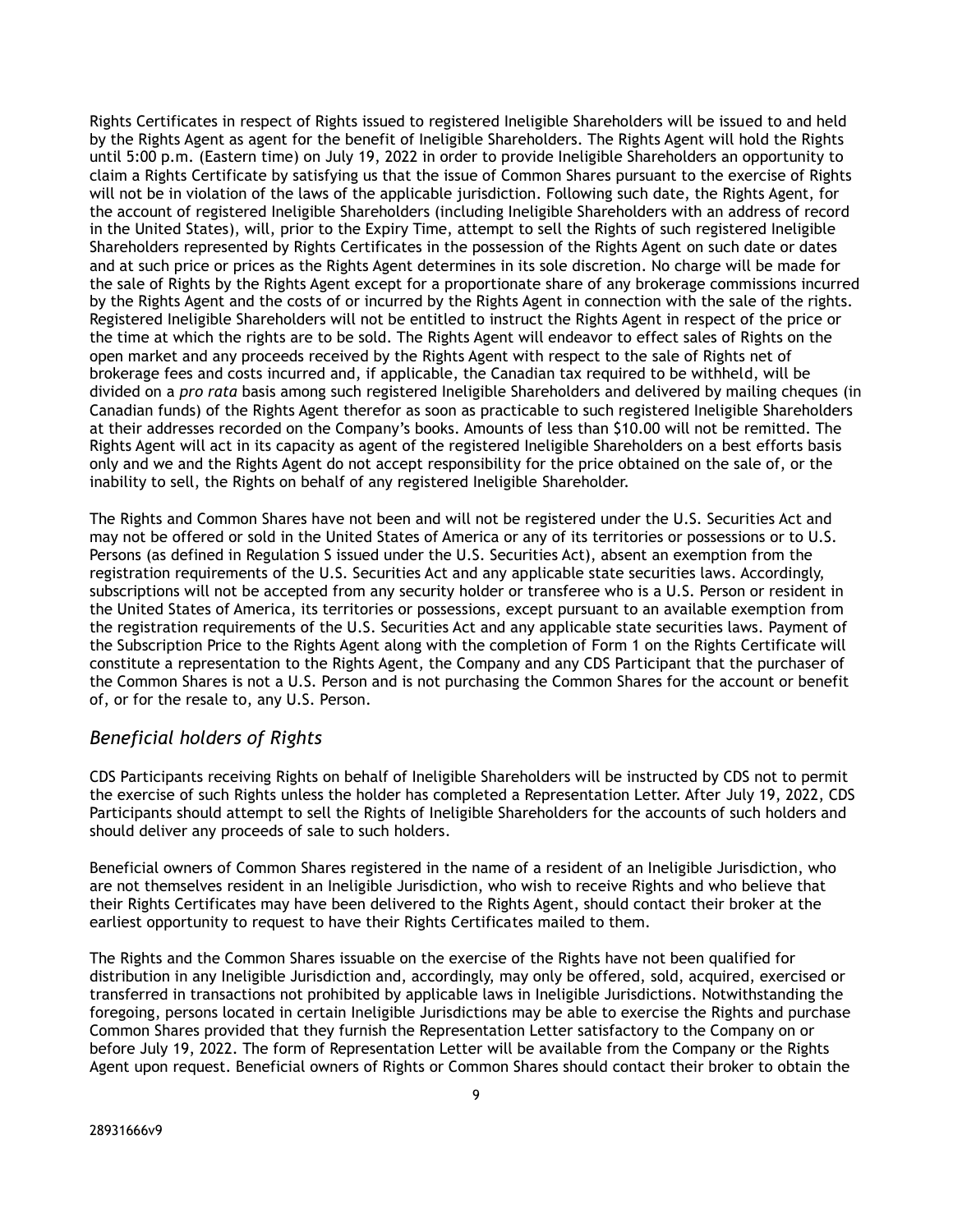Representation Letter. A holder of Rights in an Ineligible Jurisdiction holding on behalf of a person resident in an Eligible Jurisdiction may be able to exercise the Rights provided the holder certifies in the Representation Letter that the beneficial purchaser is resident in an Eligible Jurisdiction and satisfies the Company that such subscription is lawful and in compliance with all securities and other applicable laws.

## **What is the Additional Subscription Privilege and how can you exercise this privilege?**

# *Registered holders of Rights*

A holder of a Rights Certificate who is not an Ineligible Shareholder and who has exercised all the Rights evidenced by such Rights Certificate (i.e., exercised their Basic Subscription Privilege in full) may subscribe for Additional Common Shares, if available, at the Subscription Price. Additional Common Shares will be allocated from those Rights, if any, available as a result of Rights that are unexercised by the Expiry Time. A holder who exercises the Additional Subscription Privilege will receive the lesser of: (i) the number of Common Shares that holder subscribes for under the Additional Subscription Privilege; and (ii) the number of Common Shares that is equal to the aggregate number of Common Shares available through unexercised Rights multiplied by the quotient of the number of Rights previously exercised by such holder under the Offering divided by the aggregate number of Rights previously exercised under the Offering by holders of Rights that have subscribed for Common Shares under the Additional Subscription Privilege.

A Rights holder may subscribe for Additional Common Shares by: (i) completing Form 2 of the Rights Certificate, and (ii) delivering the Rights Certificate, together with payment for those Additional Common Shares, to the Rights Agent before the Expiry Time. If payment for all Additional Common Shares subscribed for pursuant to the Additional Subscription Privilege does not accompany the subscription, the oversubscription will be invalid. Subscriptions for Additional Common Shares immediately follow the Basic Subscription Privilege and Shareholders that validly subscribe for Additional Common Shares will receive such Additional Common Shares concurrently with the Common Shares subscribed for under the Basic Subscription Privilege.

If the Offering is fully subscribed, then the funds included for any over-subscriptions will be returned by the Rights Agent to the relevant Shareholders. If the Offering is not fully subscribed, certificates representing Common Shares due to Shareholders as a result of over-subscriptions will be delivered by the Rights Agent together with the certificates representing Common Shares due to those Shareholders pursuant to their subscriptions in accordance with the Basic Subscription Privilege. In addition, the Rights Agent will return to any over-subscribing Shareholder within 30 calendar days of the Expiry Date any excess funds paid in respect of an over-subscription for Common Shares where the number of Additional Common Shares available to that Shareholder is less than the number of Additional Common Shares subscribed for. No interest will be payable by the Company in respect of any excess funds returned to Shareholders.

# *Beneficial holders of Rights*

If you are a beneficial holder of Rights through a CDS Participant and you wish to exercise your Additional Subscription Privilege, you must deliver your payment and instructions to the CDS Participant sufficiently in advance of the Expiry Time to allow the CDS Participant to properly exercise the Additional Subscription Privilege on your behalf.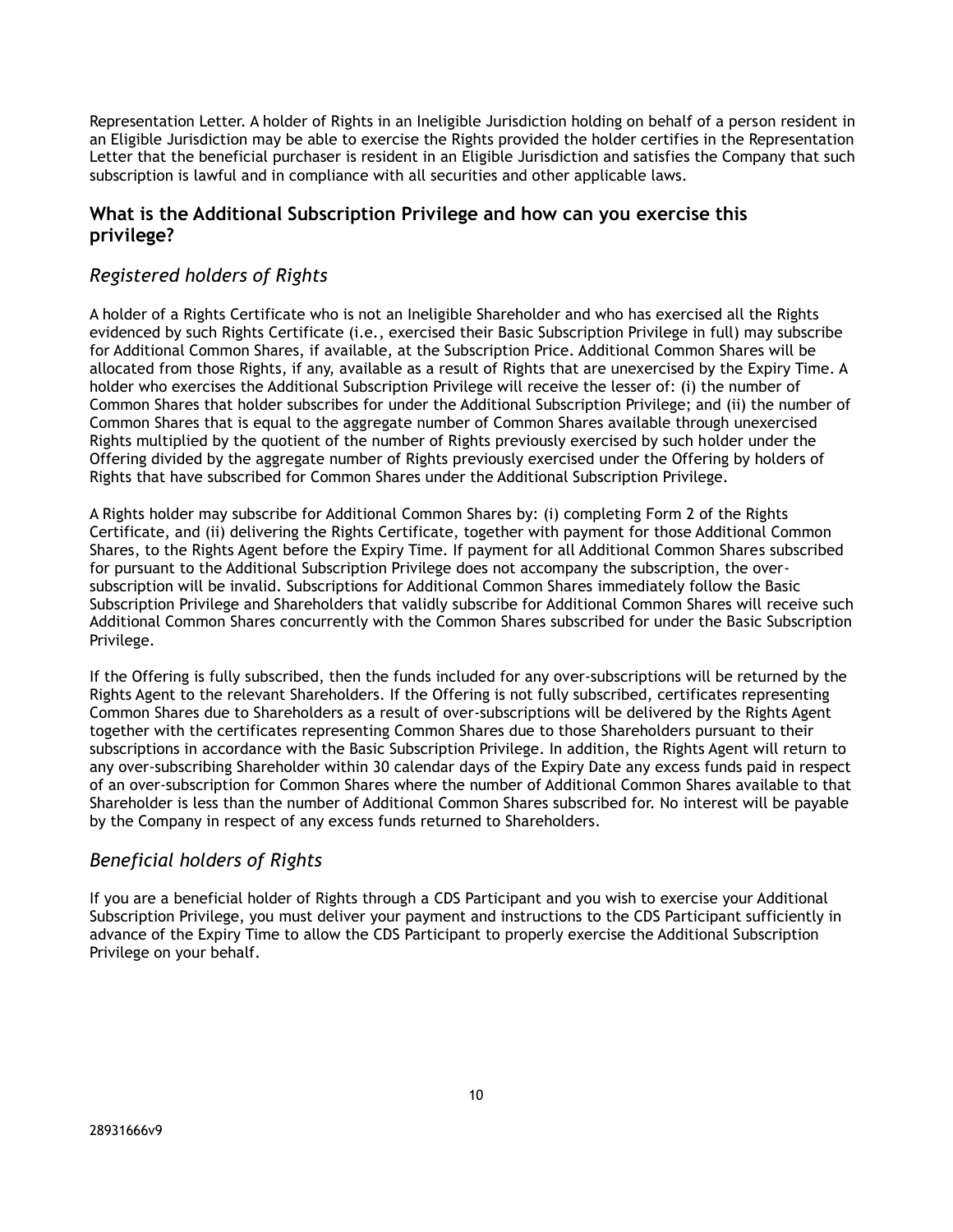## **How does a Rights holder sell or transfer rights?**

## *Registered Holders of Rights*

The rights will trade on the TSX under the trading symbol "KRN.RT" until 12:00 noon (Eastern time) on July 29, 2022. Holders of Rights Certificates not wishing to exercise their rights may sell or transfer them directly or through their securities broker or dealer at the Shareholder's expense, subject to any applicable resale restrictions. Rights Certificates will not be registered in the name of an Ineligible Shareholder. Holders of Rights Certificates may elect to exercise only a part of their Rights, and dispose of the remainder of their Rights, or dispose of all of their Rights. Any commission or other fee payable in connection with the exercise or any trade of Rights is the responsibility of the holder of such Rights. Depending on the number of Rights a holder may wish to sell, the commission payable in connection with a sale of Rights could exceed the proceeds received from such sale.

If you wish to transfer your rights, complete Form 3 (the "**Transfer Form**") on the Rights Certificate, have the signature guaranteed by an "eligible institution" to the satisfaction of the Rights Agent and deliver the Rights Certificate to the transferee. For this purpose, eligible institution means a Canadian Schedule 1 chartered bank, a major trust company in Canada, a member of the Securities Transfer Agents Medallion Program, or a member of the Stock Exchange Medallion Program. Members of these programs are usually members of a recognized stock exchange in Canada or members of the Investment Industry Regulatory Organization of Canada.

It is not necessary for a transferee to obtain a new Rights Certificate to exercise the Rights or the Additional Subscription Privilege, but the signature of the transferee on Forms 1 and 2 must correspond in every particular with the name of the transferee shown on the Transfer Form. If the Transfer Form is properly completed, the Company and the Rights Agent will treat the transferee as the absolute owner of the Rights Certificate for all purposes and will not be affected by notice to the contrary. A Rights Certificate so completed should be delivered to the appropriate person in ample time for the transferee to use it before the expiration of the Rights.

### *Beneficial holders of Rights*

If you hold Common Shares through a CDS Participant, you must arrange for the exercise, transfer or purchase of rights through that CDS Participant.

### **When can you trade Common Shares issuable upon the exercise of your Rights?**

All Common Shares issuable upon the exercise of the Rights will be listed and posted for trading on the TSX under the trading symbol "KRN" as soon as practicable after closing the Offering.

#### **Are there restrictions on the resale of securities?**

Rights offered to Shareholders in the Eligible Jurisdictions and the Common Shares issuable on exercise of such Rights may be resold without hold period restrictions under the applicable securities laws of the Eligible Jurisdictions, including through the facilities of the TSX, by such holders provided that: (i) the sale is not by a "control person" of the Company; (ii) no unusual effort is made to prepare the market or create a demand for the securities being resold; (iii) no extraordinary commission or consideration is paid to a person or company in respect of the resale; and (iv) if the selling security holder is an insider or officer of the Company, the selling security holder has no reasonable grounds to believe that the Company is in default of securities legislation.